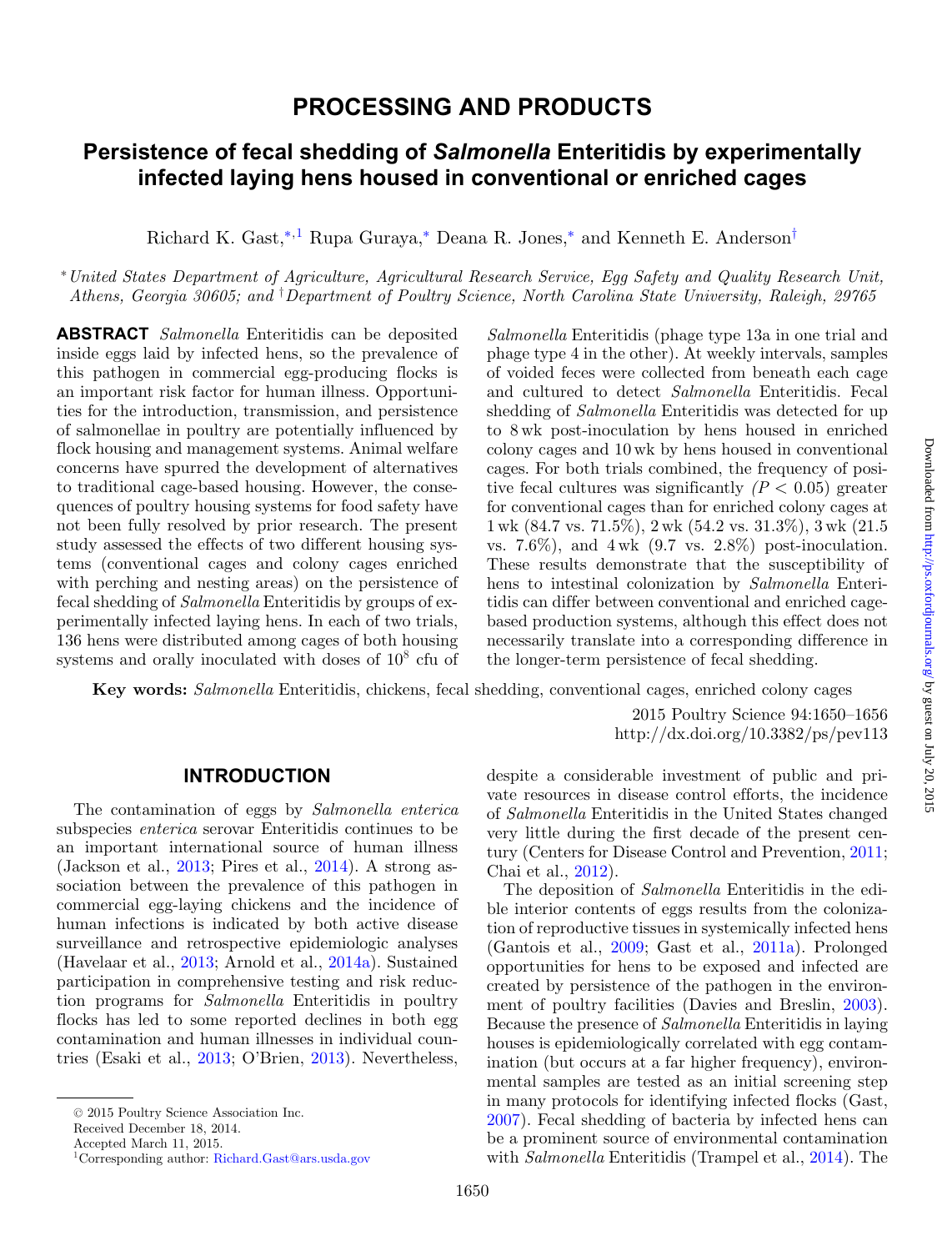frequency of positive results from testing fecal samples has been reported to peak just before egg laying commences in commercial flocks and declines steadily thereafter (Li et al., [2007;](#page-5-7) Gole et al., [2014\)](#page-5-8). Experimental infection of highly susceptible young chicks can establish *Salmonella* Enteritidis colonization of the intestinal tract that persists until maturity (Gast and Holt, [1998\)](#page-5-9) and the inoculation of adult hens with large oral doses sometimes leads to fecal shedding for several months (Gast et al., [2011b\)](#page-5-10).

The various poultry housing systems used by the contemporary commercial egg industry incorporate a wide range of complex facility characteristics and management practices that can potentially affect the persistence and transmission of *Salmonella* infections in laying flocks. Although the implications of these housing systems have been topics for widespread discussion and inquiry in recent years (from perspectives as diverse as animal welfare and economic viability), no definitive consensus about their consequences for food safety has yet emerged from the published scientific literature (Holt et al., [2011\)](#page-5-11). Higher incidences of *Salmonella* detection have been attributed to either cage-based or floor-based (cage-free) poultry housing systems in different studies, but no consistent advantage has been convincingly shown for any one system regarding the persistence of *Salmonella* Enteritidis in either infected chickens or their environment (Holt et al., [2011\)](#page-5-11). Enriched (furnished) colony cages and aviaries have been developed as intermediate alternatives between conventional battery cages and cage-free systems. The objective of the present study was to determine the effects of two different housing systems (conventional cages and colony cages enriched with perching and nesting areas) on the persistence of fecal shedding of *Salmonella* Enteritidis by groups of experimentally infected laying hens.

#### **MATERIALS AND METHODS**

## *Experimental Housing of Laying Hens*

In each of two similar trials, 136 laying hens were obtained from the specific-pathogen-free flock of Single Comb White Leghorn chickens (negative for antibodies to *Salmonella* in periodic routine monitoring) at the Southeast Poultry Research Laboratory in Athens, GA. These hens (30 and 28 wk old at the beginning of the first and second trials, respectively) were distributed into four separately housed groups in different rooms of a disease-containment facility containing cage systems designed to simulate commercial conditions. Hens in two rooms (36 per room) were housed in conventional laying cages. Each of these cages housed six hens and provided 648 cm2 of floor space per bird. Hens in two other rooms (32 per room) were housed in enriched colony laying cages. Each of these cages housed 16 hens and provided  $1.216 \text{ cm}^2$  of floor space per bird, including access to two perches and a single enclosed nesting area. The stocking densities in both housing systems represented 2/3 of the maximum levels recommended by the cage manufacturer. All hens were provided with water (via two automatic nipple-type drinkers in each conventional cage and six in each enriched cage) and feed (a pelleted, antibiotic-free layer-breeder ration) ad libitum. All experimental protocols were approved by the Institutional Animal Care and Use Committee of the Southeast Poultry Research Laboratory.

## *Experimental Infection of Laying Hens with Salmonella Enteritidis*

In each trial, all hens were orally inoculated with a measured dose of *Salmonella* Enteritidis. In Trial 1, hens were infected with a phage type 13a strain, originally isolated from a contaminated egg yolk by Dr. C. Benson at the University of Pennsylvania, Kennett Square, PA. In Trial 2, hens were infected with a phage type 4 strain, originally isolated from the liver of an infected chicken by Dr. D. Munro at the Scottish Salmonella Reference Laboratory, Glasgow, UK. Two different *Salmonella* Enteritidis phage types (both of which are epidemiologically important) were included in this study to minimize the strain-specificity of results. The inoculum strains were resuscitated by transfer into tryptic soy (TS) broth (Acumedia, Neogen Corp., Lansing, MI) for two successive cycles of 24-h incubation at 37<sup>o</sup>C. After cell numbers in each incubated culture were estimated by determining its optical density at 600 nm, further serial ten-fold dilutions in 0.85% saline produced a desired final cell concentration in each oral dose of approximately  $1.25 \times 10^8$  cfu (confirmed by subsequent plate counts).

### *Fecal Samples*

Immediately before inoculation and at intervals of 1, 2, 3, 4, 5, 6, 8, 10, and 12 wk post-inoculation, sterile cotton swabs were used to collect samples of voided feces from polystyrene trays (food-grade but not sterile) placed under each cage. A total of 36 samples per room were collected on each sampling date, evenly distributed among all occupied cages (six samples per conventional cage and 18 samples per colony cage). Feces selected for sampling were visibly moist (recently voided) and dark in color (characteristic of cecal discharge). Each collected sample was transferred into 9 mL of Rappaport Vassiliadis broth (Acumedia) and incubated for 24 h at 41.5<sup>o</sup>C. A 10-µl portion from each broth culture was then streaked onto brilliant green (BG) agar (Acumedia) supplemented with 0.02 mg/mL of novobiocin (Sigma Chemical Co., St. Louis, MO) and incubated for 24 h at  $37^{\circ}$ C. The identity of presumptive colonies of *Salmonella* was confirmed biochemically and serologically (Waltman and Gast, [2008\)](#page-6-1).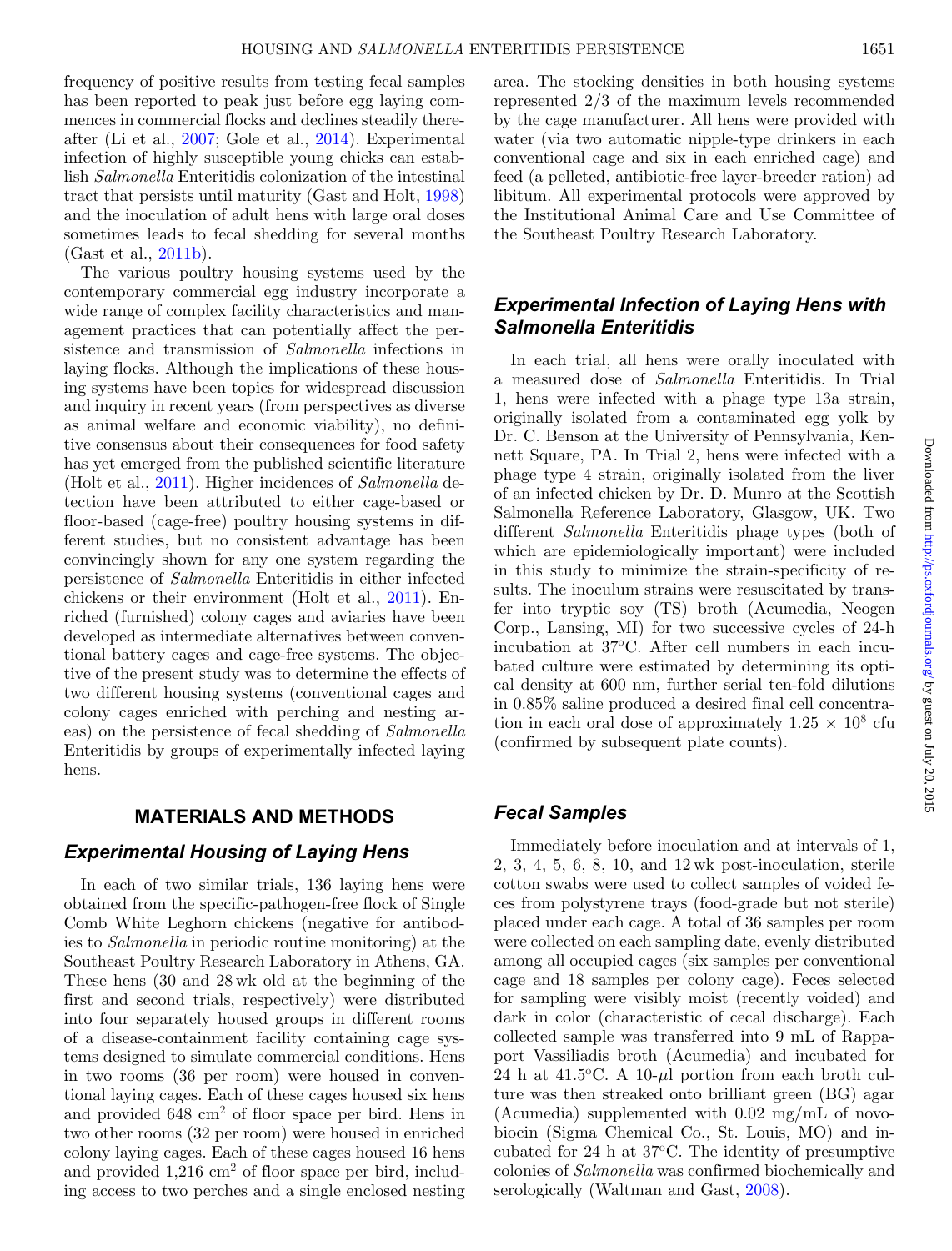<span id="page-2-0"></span>**Table 1.** Recovery of *Salmonella* Enteritidis phage type 13a from voided fecal samples of experimentally infected laying hens in different housing systems.1

| Weeks post-inoculation |                                                 | Conventional cages Enriched colony cages<br>$Salmonella$ Enteritidis-positive/total $(\%)$ |
|------------------------|-------------------------------------------------|--------------------------------------------------------------------------------------------|
|                        | $60/72$ $(83.3)^{a,A}$                          | $52/72$ $(72.2)^{a,A}$                                                                     |
| 2                      | $36/72$ $(50.0)^{a,B}$                          | $26/72$ $(36.1)^{a,B}$                                                                     |
| 3                      | $16/72$ $(22.2)^{a,C}$                          | $5/72$ $(6.9)^{b,C}$                                                                       |
| 4<br>5                 | $9/72$ $(12.5)^{a,C,D}$<br>$6/72$ $(8.3)^{a,D}$ | $3/72$ $(4.2)^{a,C}$<br>$2/72$ $(2.8)^{a,C}$                                               |
| 6                      | $4/72$ $(5.6)^{a,D}$                            | $1/72$ $(1.4)^{a,C}$                                                                       |
| 8                      | $1/72$ $(1.4)^{a,D}$                            | $1/72$ $(1.4)^{a,C}$                                                                       |
| 10                     | $1/72$ $(1.4)^{a,D}$                            | $0/72$ $(0)^{a,C}$                                                                         |
| 12                     | $0/72$ $(0)^{a,D}$                              | $0/72$ $(0)^{a,C}$                                                                         |
| All                    | $133/648$ $(20.5)^a$                            | $95/648$ $(14.7)^{b}$                                                                      |

<sup>1</sup>After oral inoculation of all hens with approximately  $10^8$  cfu of *Salmonella* Enteritidis.

a,bValues in rows that share no common lower-case superscripts are significantly  $(P < 0.05)$  different.

A–DValues in columns that share no common upper-case superscripts are significantly  $(P < 0.05)$  different.

## *Statistical Analysis*

Within each trial, between the two trials, and for both trials combined, significant differences  $(P < 0.05)$ between housing systems, *Salmonella* Enteritidis strains, or sampling dates in the mean frequencies of *Salmonella* Enteritidis isolation from voided fecal samples were determined by Fisher's exact test. Because the two replicate groups of hens for each housing system did not differ significantly within either trial in the frequency of *Salmonella* Enteritidis recovery from fecal samples, their results were combined for analysis and presentation. Data were analyzed with Instated biostatistics software (GraphPad Software, San Diego, CA).

#### **RESULTS**

In Trial 1, *Salmonella* Enteritidis (phage type 13a) was recovered from 83.3% of voided fecal samples collected at 1 wk post-inoculation from hens housed in conventional cages and from 72.2% of samples from hens in enriched colony cages (Table [1\)](#page-2-0). The frequency of *Salmonella* Enteritidis isolation from feces in conventional cages decreased significantly  $(P < 0.0001)$  to 50.0% at 2 wk post-inoculation, further to 22.2% at 3 wk post-inoculation  $(P = 0.0009)$ , and decreased again to 8.3% at 5 wk post-inoculation  $(P = 0.0353)$ . In samples from enriched cages, *Salmonella* Enteritidis recovery declined significantly to 36.1% at 2 wk post-inoculation  $(P< 0.0001)$  and then to 6.9% at 3 wk post-inoculation (*P* < 0.0001). The last positive results for *Salmonella* Enteritidis detection from feces in this trial were at 8 wk post-inoculation in colony cages and at 10 wk in conventional cages. *Salmonella* Enteritidis was found in fecal samples significantly  $(P = 0.0166)$  more often from conventional cages than from enriched cages at 3 wk postinoculation, but no differences between the two treatment groups were observed at any other sampling date.

<span id="page-2-1"></span>**Table 2.** Recovery of *Salmonella* Enteritidis phage type 4 from voided fecal samples of experimentally infected laying hens in different housing systems.<sup>1</sup>

| Weeks post-inoculation |                               | Conventional cages Enriched colony cages<br>$Salmonella$ Enteritidis-positive/total $(\%)$ |
|------------------------|-------------------------------|--------------------------------------------------------------------------------------------|
|                        | $62/72$ $(86.1)^{a,A}$        | $51/72$ $(70.8)^{a,A}$                                                                     |
| 2                      | $42/72$ (58.3) <sup>a,B</sup> | $19/72$ $(26.4)^{b,B}$                                                                     |
| 3                      | $15/72$ $(20.8)^{a,C}$        | $6/72$ $(8.3)^{a,C}$                                                                       |
| 4                      | $5/72$ $(6.9)^{a,D}$          | $1/72$ $(1.4)^{a,C,D}$                                                                     |
| 5                      | $2/72$ $(2.8)^{a,D}$          | $1/72$ $(1.4)^{a,C,D}$                                                                     |
| 6                      | $1/72$ $(1.4)^{a,D}$          | $0/72$ $(0)^{a,D}$                                                                         |
| 8                      | $0/72$ $(0)^{a,D}$            | $0/72$ (0) <sup>a,D</sup>                                                                  |
| 10                     | $0/72$ $(0)^{a,D}$            | $0/72$ $(0)^{a,D}$                                                                         |
| 12                     | $0/72$ $(0)^{a,D}$            | $0/72$ $(0)^{a,D}$                                                                         |
| All                    | $127/648$ $(19.6)^a$          | $78/648$ $(12.0)^{b}$                                                                      |

<sup>1</sup>After oral inoculation of all hens with approximately  $10^8$  cfu of *Salmonella* Enteritidis.

a,bValues in rows that share no common lower-case superscripts are significantly  $(P < 0.05)$  different.

A–DValues in columns that share no common upper-case superscripts are significantly  $(P < 0.05)$  different.

For all sampling dates combined, *Salmonella* Enteritidis was detected significantly  $(P = 0.0069)$  more frequently in feces from conventional cages  $(20.5\%)$  than from enriched colony cages (14.7%).

In Trial 2, *Salmonella* Enteritidis (phage type 4) was isolated from 86.1% of fecal samples collected at 1 wk post-inoculation from hens housed in conventional cages and from 70.8% of samples from hens in enriched colony cages (Table [2\)](#page-2-1). The frequency of *Salmonella* Enteritidis recovery from feces in conventional cages declined significantly  $(P = 0.0003)$  to 58.3% at 2 wk post-inoculation, to 20.8% at 3 wk post-inoculation  $(P < 0.0001)$ , and then to  $6.9\%$  at 4wk postinoculation  $(P = 0.0282)$ . In samples from colony cages, *Salmonella* Enteritidis isolation decreased significantly to  $26.4\%$  at  $2 \text{ wk post-inoculation}$  ( $P \leq$ 0.0001), to 8.3% at 3 wk post-inoculation  $(P = 0.0074)$ , and again to  $1.4\%$  at 4 wk post-inoculation ( $P =$ 0.0282). The last positive detections of *Salmonella* Enteritidis from feces in this trial were at 5 wk postinoculation in enriched cages and at 6 wk in conventional cages. The frequency of *Salmonella* Enteritidis recovery from fecal samples was significantly higher  $(P = 0.0002)$  from conventional cages than from colony cages at 2 wk post-inoculation, but no differences between the two treatment groups were observed on other sampling dates. For all sampling dates combined, *Salmonella* Enteritidis was found significantly  $(P = 0.0002)$  more often in feces from conventional cages (19.6%) than from enriched colony cages (12.0%).

The overall frequency of *Salmonella* Enteritidis recovery from samples of voided feces did not differ significantly  $(P > 0.05)$  between hens inoculated with the phage type 13a strain and hens inoculated with the phage type 4 strain in either conventional cages  $(20.5\% \text{ vs. } 19.6\%)$  or in enriched colony cages  $(14.7\%)$ vs. 12.0%), nor did these values differ significantly at any individual sampling interval. For both trials (and thus for both *Salmonella* Enteritidis strains) combined,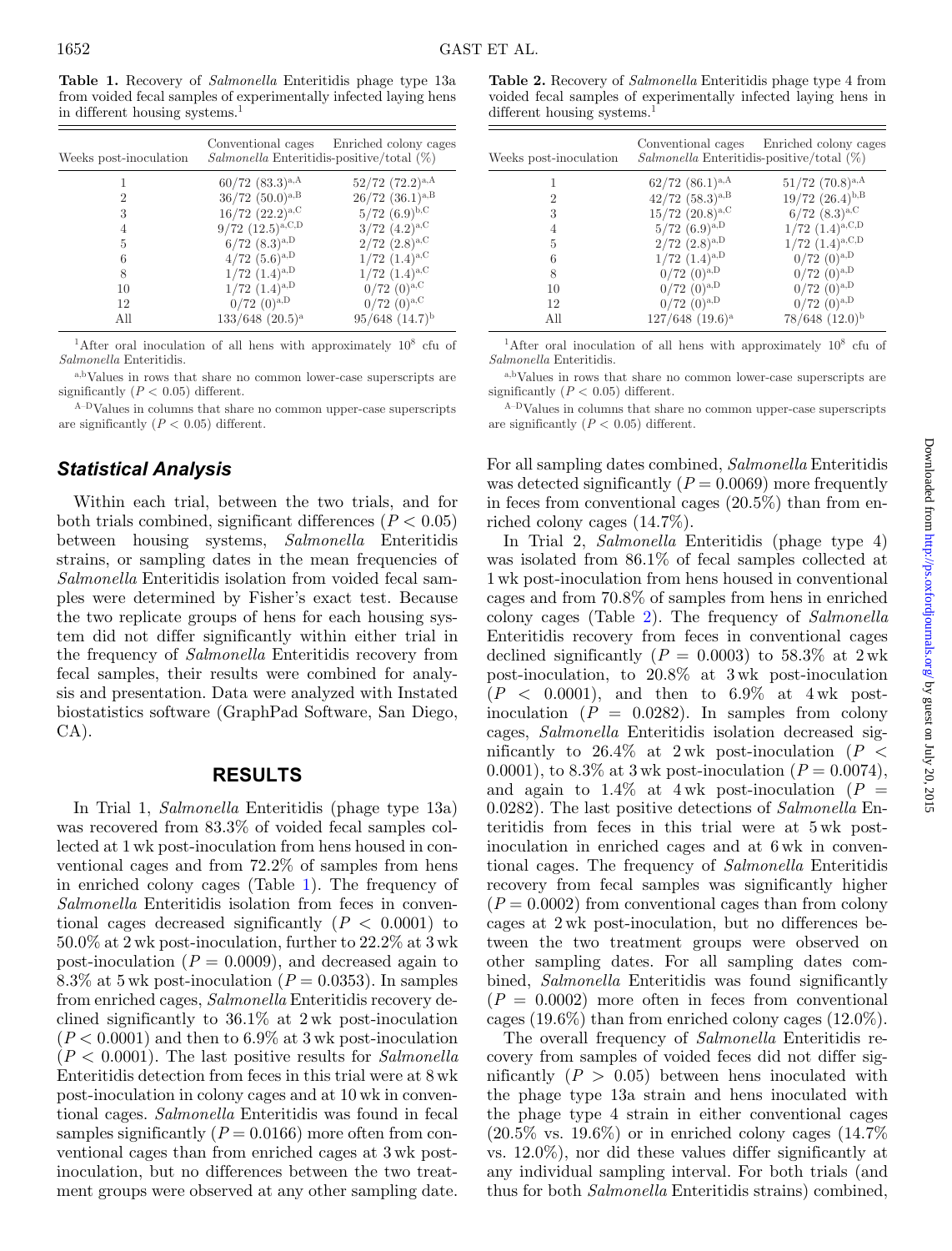the frequency of positive results from fecal samples was significantly greater for conventional cages than from enriched colony cages at  $1 \text{ wk} (84.7\% \text{ vs. } 71.5\%);$  $P = 0.0099$ , 2 wk  $(54.2\% \text{ vs. } 31.3\%; P = 0.0001)$ , 3 wk  $(21.5\% \text{ vs. } 7.6\%; P = 0.0013), 4 \text{ wk } (9.7\% \text{ vs. } 2.8\%;$  $P = 0.0259$ , and for the total of all sampling dates  $(20.1\% \text{ vs. } 13.3\%, P < 0.0001)$ . None of the fecal samples collected before inoculation in either trial were positive for *Salmonella*.

#### **DISCUSSION**

The persistence of environmental contamination in egg production facilities creates an important potential reservoir for introducing *Salmonella* Enteritidis infection into successive laying flocks (Dewaele et al., [2012a,](#page-4-5) [b;](#page-4-6) Lapuz et al., [2012\)](#page-5-12). Distributed widely throughout laying houses in association with dust and feces (Garber et al., [2003;](#page-5-13) Kinde et al., [2005\)](#page-5-14), *Salmonella* Enteritidis contamination can be magnified by severe rodent or insect infestations to levels that will survive standard cleaning and disinfection procedures (Carrique-Mas et al., [2009b;](#page-4-7) Snow et al., [2010\)](#page-6-2). A variety of risk factors have been linked to elevated environmental *Salmonella* prevalence, including larger flock size, greater flock age, and housing in older facilities (Huneau-Salaün et al., [2009;](#page-5-15) Van Hoorebeke et al., [2010a;](#page-6-3) Pitesky et al., [2013\)](#page-5-16). Following introduction from environmental sources, horizontal transmission of infection can disseminate *Salmonella* Enteritidis rapidly and extensively throughout flocks (Gast et al., [1998;](#page-5-17) Thomas et al., [2011\)](#page-6-4). Stress associated with feed or water deprivation or with environmental heat can increase the susceptibility of hens to horizontally transmitted *Salmonella* Enteritidis infection (Humphrey, [2006;](#page-5-18) Okamura et al., [2010\)](#page-5-19). Fecal shedding of *Salmonella* by infected hens can be a major contributor to overall environmental contamination levels, but the magnitude of fecal shedding does not always correlate strongly with the probability of pathogen detection by environmental sampling. (Wales et al., [2006\)](#page-6-5). Dust samples have been reported to provide both a higher frequency of *Salmonella* Enteritidis isolation (Arnold et al., [2014b\)](#page-4-8) and a longer duration of positive re-sults (Gole et al., [2014\)](#page-5-8) than fecal samples. The sensitivity of *Salmonella* detection from chicken feces (70 cfu) has been found to be lower than the comparable value for poultry house dust (Martelli et al., [2014\)](#page-5-20). Combinations of feces and dust are sometimes recommended for optimal detection of environmental contamination (Carrique-Mas and Davies, [2008;](#page-4-9) Arnold et al., [2010\)](#page-4-10).

Fecal shedding of salmonellae is a product of their ability to adhere to cells of the avian intestinal tract. Intestinal colonization by *Salmonella* usually declines steadily following experimental infection of mature chickens (Gast et al., [2005,](#page-5-21) [2011b\)](#page-5-10), but can sometimes persist for an extended period (Li et al., [2007;](#page-5-7) Gast et al., [2009\)](#page-5-22). However, persistent fecal shedding has

been an inconsistent predictor of the likelihood of systemic infection and egg contamination by *Salmonella* Enteritidis (Gast and Holt, [2000;](#page-5-23) Gast et al., [2005\)](#page-5-21). The prevalence of fecal shedding by infected hens in commercial laying flocks can fluctuate over time (Wales et al., [2007;](#page-6-6) Schulz et al., [2011\)](#page-5-24). Nevertheless, persistent shedding of *Salmonella* Enteritidis by even a small proportion of hens in a flock could prolong opportunities for horizontal transmission to other birds and ultimately the production of contaminated eggs. In the present study, oral infection with doses of  $10^8$  cfu of *Salmonella* Enteritidis led to detectable fecal shedding for up to 8 wk by hens housed in enriched colony cages and 10 wk by hens housed in conventional cages. These results paralleled those of a prior study in which inoculation with  $\geq 10^6$  cfu led to fecal shedding for at least 8 wk (Gast et al., [2013b\)](#page-5-25). The frequency and duration of fecal shedding of *Salmonella* Enteritidis are directly correlated with the oral exposure dose (Gast and Holt, [2000;](#page-5-23) Gast et al., [2011b;](#page-5-10) Gast et al., [2013a\)](#page-5-26). However, horizontal contact transmission of naturally occurring infections in commercial flocks typically involves relatively low exposure doses and accordingly results in correspondingly infrequent infection and egg contamination (Gast and Holt, [1999;](#page-5-27) DeWinter et al., [2011;](#page-4-11) Esaki et al., [2013\)](#page-4-1). The two *Salmonella* Enteritidis phage types used to infect hens in the present study were recovered from fecal samples at similar overall frequencies, although the phage type 13a strain was shed in feces for a longer post-inoculation interval  $(10 \text{ wk})$  than the phage type 4 strain  $(6 \text{ wk})$ . The phage typing scheme for *Salmonella* Enteritidis has been epidemiologically useful for establishing relationships between strains from different sources, but it does not delineate consistent differences in the potential of individual strains to cause egg contamination (Gast and Holt, [2000;](#page-5-23) Gantois et al., [2009;](#page-5-4) Guard et al., [2011\)](#page-5-28).

The management systems and facilities used to house laying hens can exert powerful influences on the sources, transmission, and persistence of pathogens such as *Salmonella* Enteritidis within flocks (Carrique-Mas et al., [2009a\)](#page-4-12). However, diverse and sometimes contradictory results have emerged from prior research comparing the effects of the various housing systems on the prevalence of *Salmonella* infection and environmental contamination. For example, cage-free housing systems have been associated with higher levels of Enterobacteriaceae on egg shells (Jones and Anderson, [2013\)](#page-5-29), more frequent *Salmonella* isolation from environmental samples, and a greater likelihood of horizontal transmission of *Salmonella* infection within flocks (De Vylder et al., [2011;](#page-4-13) Hannah et al., [2011;](#page-5-30) Watanabe et al., [2012\)](#page-6-7). Access of poultry to outdoor areas vulnerable to pathogen introduction from external sources can be a particularly significant *Salmonella* risk factor (Mollenhorst et al., [2005\)](#page-5-31). In other studies, cagebased housing systems were associated with a higher probability of *Salmonella* infection in flocks, especially in the presence of large populations of rodents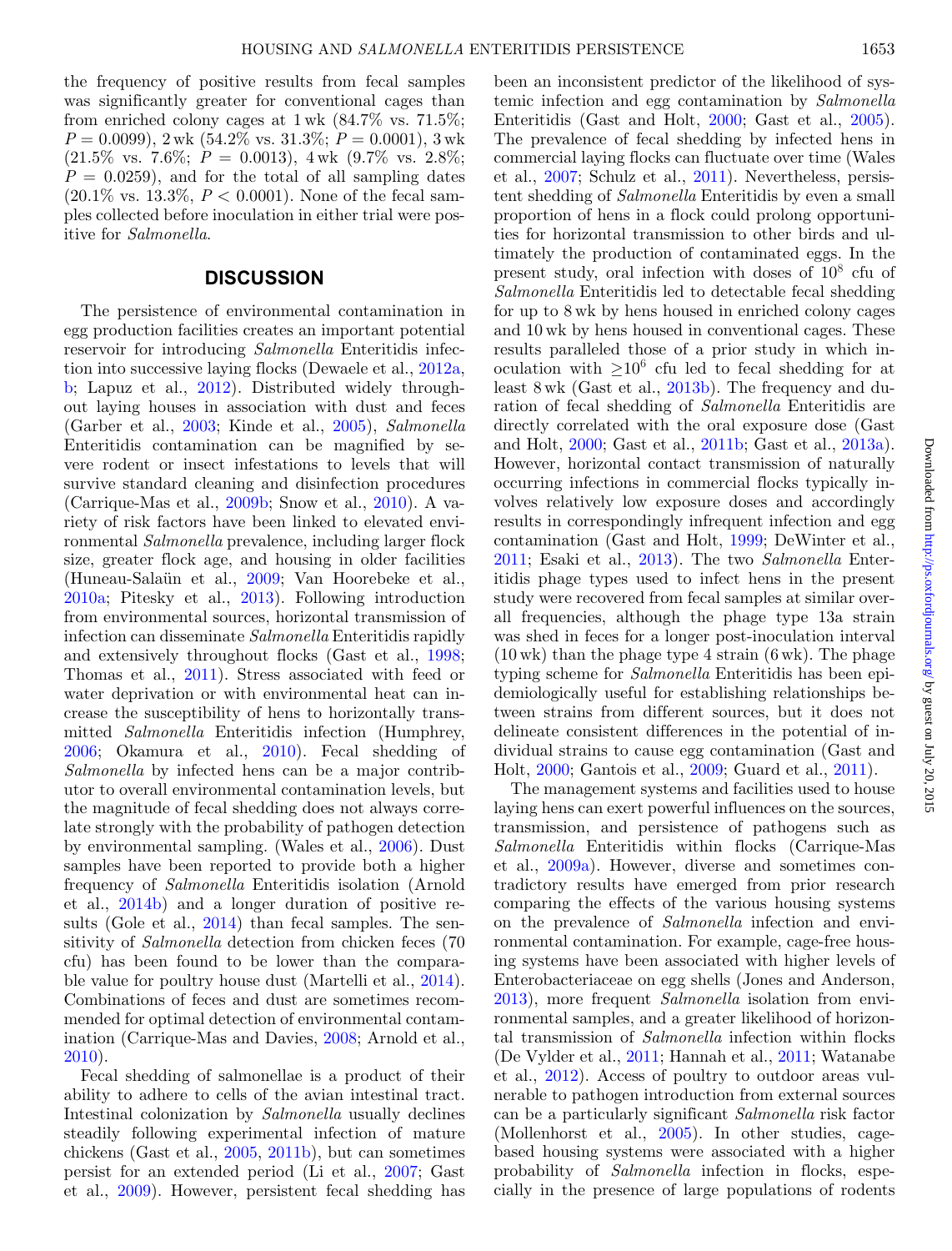(Huneau-Salaün et al., [2009;](#page-5-15) Snow et al., [2010;](#page-6-2) Van Hoorebeke et al., [2010b\)](#page-6-8). A third group of studies identified no significant differences between cage-based and cage-free flocks in either *Salmonella* fecal shedding or environmental contamination (Siemon et al., [2007;](#page-6-9) Jones et al., [2012\)](#page-5-32). Likewise, the reported frequencies of *Salmonella* isolation from conventional cage and enriched colony cage systems have been similar in several previous investigations (De Vylder et al., [2009;](#page-4-14) Nordentoft et al., [2011;](#page-5-33) Van Hoorebeke et al., [2011\)](#page-6-10). In the present study, strains of two different phage types of *Salmonella* Enteritidis were recovered from fecal samples collected from experimentally infected groups of laying hens at significantly higher overall frequencies from conventional cages than from enriched colony cages. For both strains combined, a significant difference between housing types was observed at each of the first four weekly post-inoculation sampling intervals. These results suggest that parameters such as stocking density and behavioral restriction (which are the most readily discernible distinctions between conventional and enriched cage systems) may influence the susceptibility of hens to the establishment of intestinal colonization by *Salmonella* Enteritidis. A corresponding effect on systemic invasion to internal organs was observed in a similarly designed prior study (Gast et al., [2013b\)](#page-5-25). Stress associated with housing poultry at high stocking densities has been linked to the suppression of both humoral and cellular immunity and to increased organ invasion by *Salmonella* Enteritidis (Gomes et al., [2014\)](#page-5-34). Impaired lymphocyte function within intestinal lymphoid tissues such as Peyer's patches and cecal tonsils could compromise the hen's ability to effectively clear infection from the gut (Holt et al., [2010\)](#page-5-35). Nevertheless, groups of chickens housed in conventional and enriched cages did not differ significantly in the observed persistence of fecal shedding in the present study or in the frequencies of either horizontal transmission of infection or the production of internally contaminated eggs in earlier investigations (Gast et al., [2014a,](#page-5-36) [b\)](#page-5-37). Therefore, although housing systems may directly influence some specific aspects of the susceptibility of chickens to *Salmonella* Enteritidis, other secondary manifestations or consequences of infection may not be similarly affected. Carefully controlled experimental infection studies provide a unique opportunity to evaluate the effects of narrowly defined treatments, but they cannot fully encompass the complexity of the numerous management and environmental parameters that are present under commercial production conditions. Several multi-institutional field studies, which are currently in progress, should help provide an improved context for assessing the diverse experimentally generated data regarding *Salmonella* in different housing systems.

## **ACKNOWLEDGMENTS**

We gratefully express appreciation for excellent technical assistance from Robin Woodroof and laboratory support services from Garrett Ward (USDA, Agricultural Research Service, Egg Safety and Quality Research Unit, Athens, GA).

## **REFERENCES**

- <span id="page-4-10"></span>Arnold, M. E., J. J. Carrique-Mas, and R. H. Davies. 2010. Sensitivity of environmental sampling methods for detecting *Salmonella* Enteritidis in commercial laying flocks relative to the within-flock prevalence. Epidemiol. Infect. 138:330–339.
- <span id="page-4-0"></span>Arnold, M. E., F. Martelli, I. McLaren, and R. H. Davies. 2014a. Estimation of the rate of egg contamination from *Salmonella*infected chickens. Zoonoses Pub. Health 61:18–27.
- <span id="page-4-8"></span>Arnold, M. E., F. Martelli, I. McLaren, and R. H. Davies. 2014b. Estimation of the sensitivity of environmental sampling for detection of *Salmonella* in commercial layer flocks post-introduction of national control programmes. Epidemiol. Infection. 142:1061– 1069.
- <span id="page-4-12"></span>Carrique-Mas, J. J., M. Breslin, L. Snow, I. McLaren, A. R. Sayers, and R. H. Davies. 2009a. Persistence and clearance of different *Salmonella* serovars in buildings housing laying hens. Epidemiol. Infect. 137:837–846.
- <span id="page-4-9"></span>Carrique-Mas, J. J., and R. H. Davies. 2008. Sampling and bacteriological detection of *Salmonella* in poultry and poultry premises: a review. Rev. Sci. Tech. Off. Int. Epiz. 27:665–677.
- <span id="page-4-7"></span>Carrique-Mas, J. J., C. Marín, M. Breslin, I. McLaren, and R. H. Davies. 2009b. A comparison of the efficacy of cleaning and disinfection methods in eliminating *Salmonella* spp. from commercial egg laying houses. Avian Pathol. 38:419–424.
- <span id="page-4-2"></span>Centers for Disease Control and Prevention. 2011. Vital signs: incidence and trends of infection with pathogens transmitted commonly through food — foodborne diseases active surveillance network, 10 U.S. sites, 1996–2010. Morbid. Mortal. Weekly Rep. 60:749–755.
- <span id="page-4-3"></span>Chai, S. J., P. L. White, S. L. Lathrop, S. M. Solghan, C. Medus, B. M. McGlinchey, M. Tobin-D'Angelo, R. Marcus, and B. E. Mahon. 2012. *Salmonella enterica* serotype Enteritidis: increasing incidence of domestically acquired infections. Clin. Infect. Dis. 54:S488–S497.
- <span id="page-4-4"></span>Davies, R. H., and M. Breslin. 2003. Persistence of *Salmonella* Enteritidis phage type 4 in the environment and arthropod vectors on an empty free-range chicken farm. Environ. Microbiol. 5:79–84.
- <span id="page-4-13"></span>De Vylder, J., J. Dewulf, S. Van Hoorebeke, F. Pasmans, F. Haesebrouck, R. Ducatelle, and F. Van Immerseel. 2011. Horizontal transmission of *Salmonella* Enteritidis in groups of experimentally infected hens housed in different housing systems. Poult. Sci. 90:1391-1396.<br>Vylder, J.,
- <span id="page-4-14"></span>De Vylder, J., S. Van Hoorebeke, R. Ducatelle, F. Pasmans, F. Haesebrouck, J. Dewulf, and F. Van Immerseel. 2009. Effect of the housing system on shedding and colonization of gut and internal organs of laying hens with *Salmonella* Enteritidis. Poult. Sci. 88:2491–2495.
- <span id="page-4-5"></span>Dewaele, I., G. Rasschaert, C. Wildemauwe, H. Van Meirhaeghe, M. Vanrobaeys, E. De Graef, L. Herman, R. Ducatelle, M. Heyndrickx, and K. De Reu. 2012a. Polyphasic characterization of *Salmonella* Enteritidis isolates on persistently contaminated layer farms during the implementation of a national control program with obligatory vaccination: a longitudinal study. Poultry Sci. 91:2727–2735.
- <span id="page-4-6"></span>Dewaele, I., H. Van Meirhaeghe, G. Rasschaert, M. Vanrobaeys, E. De Graef, L. Herman, R. Ducatelle, M. Heyndrickx, and K. De Reu. 2012b. Persistent *Salmonella* Enteritidis environmental contamination on layer farms in the context of an implemented national control program with obligatory vaccination. Poult. Sci. 91:282–291.
- <span id="page-4-11"></span>DeWinter, L. M., W. H. Ross, H. Couture, and J. F. Farber. 2011. Risk assessment of shell eggs internally contaminated with *Salmonella* Enteritidis. Int. Food Risk Anal. J. 1:40–81.
- <span id="page-4-1"></span>Esaki, H., K. Shimura, Y. Yamazaki, M. Eguchi, and M. Nakamura. 2013. National surveillance of *Salmonella* Enteritidis in commercial eggs in Japan. Epidemiol. Infect. 141:941–943.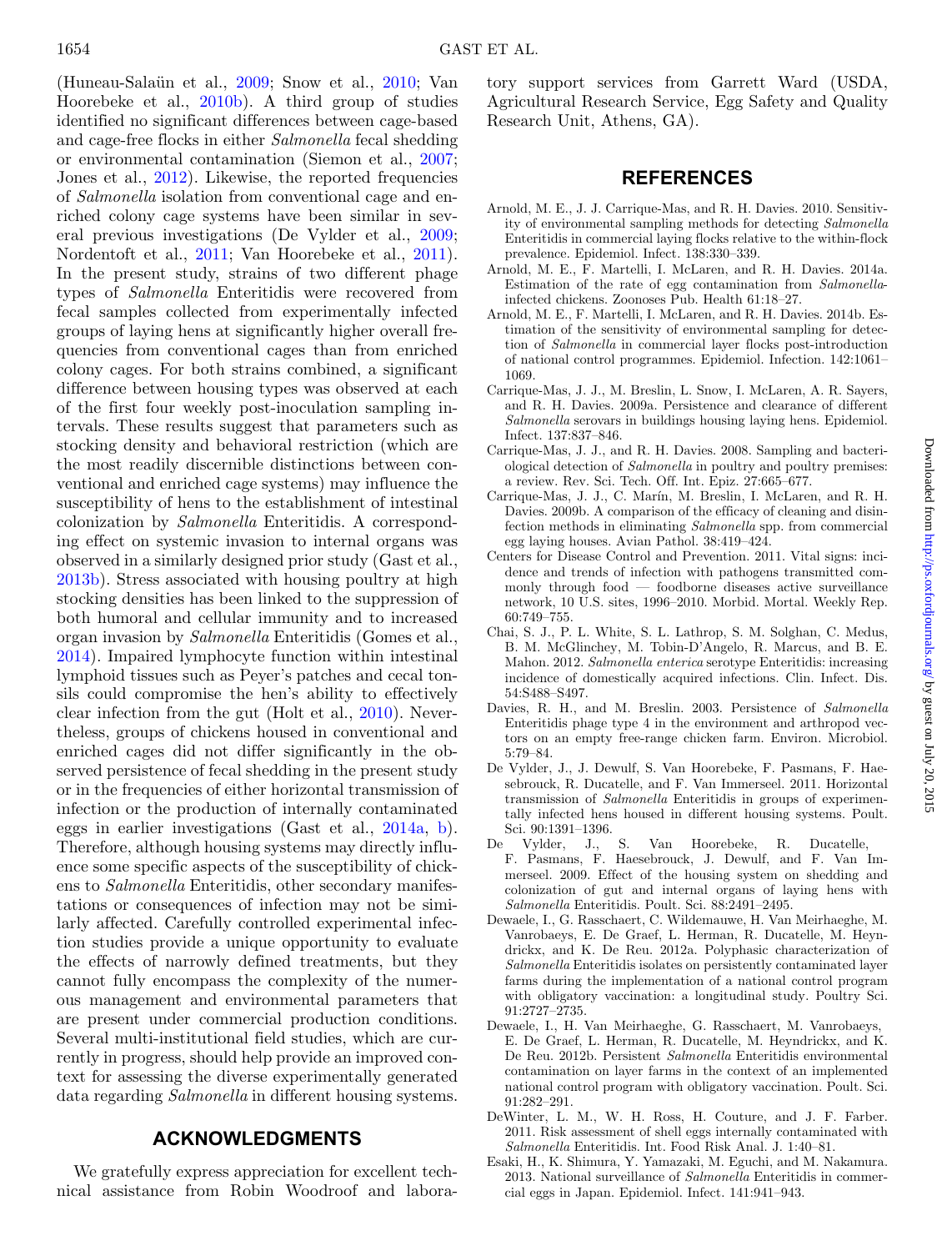- <span id="page-5-4"></span>Gantois, I., R. Ducatelle, F. Pasmans, F. Haesebrouck, R. Gast, T. J. Humphrey, and F. Van Immerseel. 2009. Mechanisms of egg contamination by *Salmonella* Enteritidis. FEMS Microbiol. Rev. 33:718–738.
- <span id="page-5-13"></span>Garber, L., M. Smeltzer, P. Fedorka-Cray, S. Ladely, and K. Ferris. 2003. Salmonella enterica serotype enteritidis in table egg layer house environments and in mice in U.S. layer houses and associated risk factors. Avian Dis. 47:134–142.
- <span id="page-5-6"></span>Gast, R. K. 2007. Serotype-specific and serotype-independent strategies for preharvest control of food-borne *Salmonella* in poultry. Avian Dis. 51:817–828.
- <span id="page-5-22"></span>Gast, R. K., J. Guard-Bouldin, R. Guraya, and P. S. Holt. 2009. Effect of prior passage through laying hens on invasion of reproductive organs by *Salmonella enteritidis*. Int. J. Poult. Sci. 8:116–212.
- <span id="page-5-21"></span>Gast, R. K., J. Guard-Bouldin, and P. S. Holt. 2005. The relationship between the duration of fecal shedding and the production of contaminated eggs by laying hens infected with strains of *Salmonella* Enteritidis and *Salmonella* Heidelberg. Avian Dis. 49:382–386.
- <span id="page-5-26"></span>Gast, R. K., R. Guraya, and J. Guard. 2013a. *Salmonella* Enteritidis deposition in eggs after experimental infection of laying hens with different oral doses. J. Food Prot. 76:108–113.
- <span id="page-5-5"></span>Gast, R. K., R. Guraya, J. Guard, and P. S. Holt. 2011a. The relationship between the numbers of *Salmonella* Enteritidis, *Salmonella* Heidelberg, or *Salmonella* Hadar colonizing reproductive tissues of experimentally infected laying hens and deposition inside eggs. Avian Dis. 55:243–247.
- <span id="page-5-10"></span>Gast, R. K., R. Guraya, and P. S. Holt. 2011b. Frequency and persistence of fecal shedding following exposure of laying hens to different oral doses of *Salmonella enteritidis*. Int. J. Poult. Sci. 10:750–756.
- <span id="page-5-25"></span>Gast, R. K., R. Guraya, D. R. Jones, and K. E. Anderson. 2013b. Colonization of internal organs by *Salmonella* Enteritidis in experimentally infected laying hens housed in conventional or enriched cages. Poult. Sci. 92:468–473.
- <span id="page-5-36"></span>Gast, R. K., R. Guraya, D. R. Jones, and K. E. Anderson. 2014a. Contamination of eggs by *Salmonella* Enteritidis in experimentally infected laying hens housed in conventional or enriched cages. Poult. Sci. 93:728–733.
- <span id="page-5-37"></span>Gast, R. K., R. Guraya, D. R. Jones, and K. E. Anderson. 2014b. Horizontal transmission of *Salmonella* Enteritidis in experimentally infected laying hens housed in conventional or enriched cages. Poult. Sci. 93:3145–3151.
- <span id="page-5-9"></span>Gast, R. K., and P. S. Holt. 1998. Persistence of *Salmonella enteritidis* from one day of age until maturity in experimentally infected layer chickens. Poult. Sci. 77:1759–1762.
- <span id="page-5-27"></span>Gast, R. K., and P. S. Holt. 1999. Experimental horizontal transmission of Salmonella enteritidis strains (phage types 4, 8, and 13a) in chicks. Avian Dis. 43:774–778.
- <span id="page-5-23"></span>Gast, R. K., and P. S. Holt. 2000. Deposition of phage type 4 and 13a Salmonella enteritidis strains in the yolk and albumen of eggs laid by experimentally infected hens. Avian Dis. 44:706–710.
- <span id="page-5-17"></span>Gast, R. K., B. W. Mitchell, and P. S. Holt. 1998. Airborne transmission of Salmonella enteritidis infection between groups of chicks in controlled-environment isolation cabinets. Avian Dis. 42:315– 320.
- <span id="page-5-8"></span>Gole, V. C., C. G. B. Caraguel, M. Sexton, C. Fowler, and K. K. Chousalkar. 2014. Shedding of Salmonella in single age caged commercial layer flock at an early stage of lay. Int. J. Food Microbiol. 189:61–66.
- <span id="page-5-34"></span>Gomes, A. V. S., W. M. Quinteiro-Filho, A. Ribeiro, V. Ferrazde-Paula, M. L. Pinheiro, E. Baskeville, A. T. Akamine, C. S. Astolfi-Ferreira, A. J. P. Perreira, and J. Palermo-Neto. 2014. Overcrowding stress decreases macrophage activity and increases *Salmonella* Enteritidis invasion in broiler chickens. Avian Pathol. 43:82–90.
- <span id="page-5-28"></span>Guard, J., C. A. Morales, P. Fedorka-Cray, and R. K. Gast. 2011. Single nucleotide polymorphisms that differentiate two subpopulations of *Salmonella* enteritidis within phage type. BMC Res. Notes 4:369.
- <span id="page-5-30"></span>Hannah, J. F., J. L. Wilson, N. A. Cox, L. J. Richardson, J. A. Cason, D. V. Bourassa, and R. J. Buhr. 2011. Horizontal transmission of *Salmonella* and *Campylobacter* among caged and cage-free laying hens. Avian Dis. 55:580–587.
- <span id="page-5-2"></span>Havelaar, A. H., S. Ivarsson, M. Löfdahl, and M. J. Nauta. 2013. Estimating the true incidence of campylobacteriosis and salmonellosis in the European Union, 2009. Epidemiol. Infect. 141:293–302.
- <span id="page-5-11"></span>Holt, P. S., R. H. Davies, J. Dewulf, R. K. Gast, J. K. Huwe, D. R. Jones, D. Waltman, and K. R. Willian. 2011. The impact of different housing systems on egg safety and quality. Poult. Sci. 90:251–262.
- <span id="page-5-35"></span>Holt, P. S., L. E. Vaughn, and R. K. Gast. 2010. Flow cytometric characterization of Peyer's patch and cecal tonsil T lymphocytes in laying hens following challenge with *Salmonella enterica* serovar Enteritidis. Vet. Immunol. Immunopathol. 133:276–281.
- <span id="page-5-18"></span>Humphrey, T. J. 2006. Are happy chickens safer chickens? Poultry welfare and disease susceptibility. Brit. Poult. Sci. 47:379–391.
- <span id="page-5-15"></span>Huneau-Salaün, A., C. Marianne, S. Le Bouquin, F. Lalande, I. Petetin, S. Rouxel, M. Virginie, P. Fravalo, and N. Rose. 2009. Risk factors for *Salmonella enterica* subsp. *Enterica* contamination in 519 French laying hen flocks at the end of the laying period. Prev. Vet. Med. 89:51–58.
- <span id="page-5-0"></span>Jackson, B. R., P. M. Griffin, D. Cole, K. A. Walsh, and S. J. Chai. 2013. Outbreak-associated *Salmonella enterica* serotypes and food commodities, United States, 1998–2008. Emerg. Infect. Dis. 19:1239–1244.
- <span id="page-5-29"></span>Jones, D. R., and K. E. Anderson. 2013. Housing system and laying hen strain impacts on egg microbiology. Poult. Sci. 92:2221–2225.
- <span id="page-5-32"></span>Jones, D. R., K. E. Anderson, and J. Y. Guard. 2012. Prevalence of coliforms, *Salmonella*, *Listeria*, and *Campylobacter* associated with eggs and the environment of conventional cage and freerange egg production. Poult. Sci. 91:1195–1202.
- <span id="page-5-14"></span>Kinde, H., D. M. Castellan, D. Kerr, J. Campbell, R. Breitmeyer, and A. Ardans. 2005. Longitudinal monitoring of two commercial layer flocks and their environments for *Salmonella enterica* serovar Enteritidis and other Salmonellae. Avian Dis. 49:189–194.
- <span id="page-5-12"></span>Lapuz, R. R. S. P., D. V. Umali, T. Suzuki, K. Shirota, and H. Katoh. 2012. Comparison of the prevalence of *Salmonella* infection in layer hens from commercial layer farms with high and low rodent densities. Avian Dis. 56:29–34.
- <span id="page-5-7"></span>Li, X., J. B. Payne, F.B. Santos, J. F. Levine, K. E. Anderson, and B. W. Sheldon. 2007. *Salmonella* populations and prevalence in layer feces from commercial high-rise houses and characterization of the *Salmonella* isolates by serotyping, antibiotic resistance analysis, and pulsed field gel electrophoresis. Poult. Sci. 86: 591–597.
- <span id="page-5-20"></span>Martelli, F., R. Gosling, I. McLaren, A. Wales, and R. Davies. 2014. Development and testing of external quality assessment samples for *Salmonella* detection in poultry samples. Lett. Appl. Microbiol. 59:443–448.
- <span id="page-5-31"></span>Mollenhorst, H., C. J. van Woudenbergh, E. G. M. Bokkers, and I. J. M. de Boer. 2005. Risk factors for *Salmonella enteritidis* infections in laying hens. Poult. Sci. 84:1308–1313.
- <span id="page-5-33"></span>Nordentoft, S., L. Mølbak, L. Bjerrum, J. De Vylder, F. Van Immerseel, and K. Pedersen. 2011. The influence of the cage system and colonisation of *Salmonella* Enteritidis on the microbial gut flora of laying hens studied by T-RFLP and 454 pyrosequencing. BMC Microbiology 11:187.
- <span id="page-5-3"></span>O'Brien, S. J. 2013. The "decline and fall" of nontyphoidal *Salmonella* in the United Kingdom. Clin. Infect. Dis. 56: 705–710.
- <span id="page-5-19"></span>Okamura, M., M. Sonobe, S. Obara, T. Kubo, T. Nagai, M. Noguchi, K. Takehara, and M. Nakamura. 2010. Potential egg contamination by *Salmonella enterica* serovar Typhimurium definitive type 104 following experimental infection of pullets at the onset of lay. Poult. Sci. 89:1629–1634.
- <span id="page-5-1"></span>Pires, S. M., A. R. Vieira, T. Hald, and D. Cole. 2014. Source attribution of human salmonellosis: an overview of methods and estimates. Foodborne Pathogens Dis. 11:667–676.
- <span id="page-5-16"></span>Pitesky, M., B. Charlton, M. Bland, and D. Rolfe. 2013. Surveillance of *Salmonella* Enteritidis in layer houses: a retrospective comparison of the Food and Drug Administration's Egg Safety Rule (2010–0211) and the California Egg Quality Assurance Program (2007–2011). Avian Dis. 57:51–56.
- <span id="page-5-24"></span>Schulz, J., S. Van Hoorebeke, B. Hald, J. Hartung, F. Van Immerseel, I. Radtke, S. Kabell, and J. Dewulf. 2011. The dynamics of *Salmonella* occurrence in commercial laying hen flocks throughout a laying period. Avian Pathol. 40 243–248.